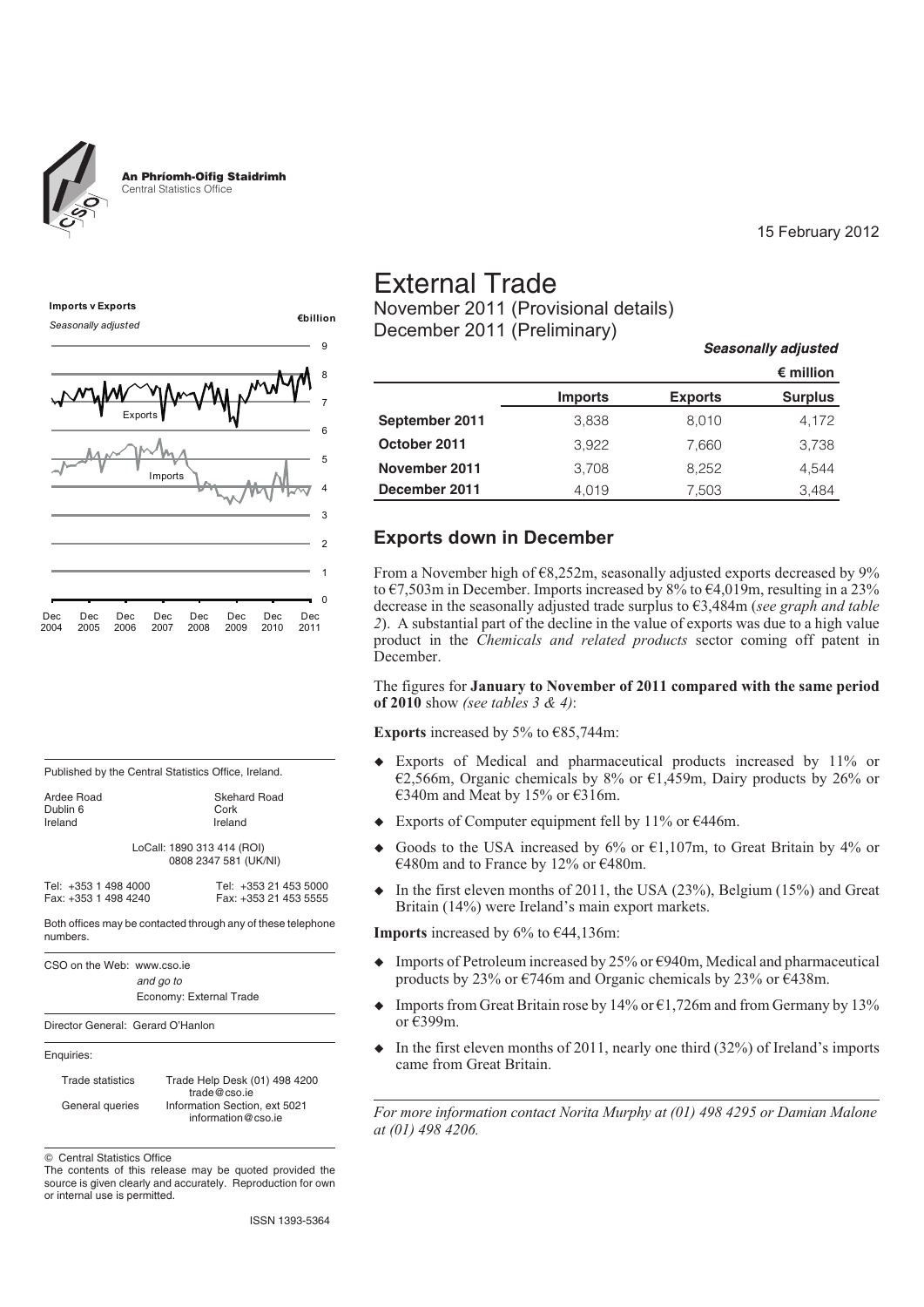|                           |                      | Value                |                      | Volume Index <sup>1</sup> |                | Price Index <sup>1</sup> |                |                                |
|---------------------------|----------------------|----------------------|----------------------|---------------------------|----------------|--------------------------|----------------|--------------------------------|
| Period                    | Imports              | Exports              | Trade<br>Surplus     |                           |                | Base year 1990=100       |                |                                |
|                           | €m                   | €m                   | €m                   | Imports                   | Exports        | Imports                  | Exports        | Terms<br>of Trade <sup>2</sup> |
| 1990                      | 15,832.1             | 18,203.9             | 2,371.7              | 100.0                     | 100.0          | 100.0                    | 100.0          | 100.0                          |
| 1991                      | 16,317.2             | 19,070.1             | 2,752.9              | 100.8                     | 105.6          | 102.3                    | 99.3           | 97.0                           |
| 1992                      | 16,753.9             | 21,260.2             | 4,506.4              | 105.6                     | 121.1          | 100.2                    | 96.6           | 96.4                           |
| 1993                      | 18,899.7             | 25,178.5             | 6,278.9              | 113.0                     | 133.4          | 105.4                    | 103.9          | 98.6                           |
| 1994                      | 21,945.4             | 28,890.9             | 6,945.6              | 127.9                     | 153.2          | 108.1                    | 103.8          | 96.0                           |
| 1995                      | 26,180.9             | 35,330.1             | 9,149.2              | 146.3                     | 184.0          | 112.7                    | 105.7          | 93.7                           |
| 1996                      | 28,479.5             | 38,608.9             | 10,129.6             | 160.9                     | 202.2          | 111.4                    | 105.1          | 94.3                           |
| 1997                      | 32,863.5             | 44,868.0             | 12,004.5             | 184.8                     | 232.4          | 112.0                    | 106.3          | 94.9                           |
| 1998                      | 39,715.0             | 57,321.8             | 17,606.7             | 218.3                     | 289.2          | 114.6                    | 109.1          | 95.2                           |
| 1999                      | 44,327.1             | 66,956.2             | 22,629.1             | 236.5                     | 336.5          | 118.0                    | 109.5          | 92.8                           |
| 2000                      | 55,908.8             | 83,888.9             | 27,980.1             | 275.2                     | 401.4          | 128.0                    | 115.0          | 89.9                           |
| 2001                      | 57,384.2             | 92,689.9             | 35,305.7             | 274.2                     | 422.0          | 131.8                    | 120.9          | 91.7                           |
| 2002                      | 55,628.1             | 93,675.2             | 38,047.1             | 276.6                     | 435.1          | 126.7                    | 118.5          | 93.5                           |
| 2003                      | 47,864.6             | 82,076.1             | 34,211.5             | 259.7                     | 418.4          | 116.1                    | 108.0          | 93.0                           |
| 2004                      | 51,105.4             | 84,409.5             | 33,304.1             | 283.6                     | 446.5          | 113.5                    | 104.0          | 91.7                           |
| 2005                      | 57,464.9             | 86,732.3             | 29,267.3             | 316.3<br>325.2            | 456.7          | 114.4                    | 104.5<br>104.4 | 91.3                           |
| 2006<br>2007              | 60,857.4<br>63,485.7 | 86,772.0<br>89,226.1 | 25,914.6<br>25,740.5 | 340.9                     | 458.0<br>481.8 | 117.7<br>117.3           | 101.9          | 88.7<br>86.9                   |
| 2008                      | 57,584.8             | 86,394.4             | 28,809.6             | 300.5                     | 484.5          | 119.7                    | 98.0           | 81.9                           |
| 2009                      | 45,061.1             | 84,238.9             | 39,177.8             | 249.2                     | 468.4          | 113.9                    | 98.9           | 86.8                           |
| 2010                      | 45,763.6             | 89,192.9             | 43,429.4             | 241.3                     | 485.5          | 119.2                    | 101.2          | 84.9                           |
| 2009 January              | 3,939.9              | 6,928.1              | 2,988.2              | 250.4                     | 450.0          | 118.8                    | 101.7          | 85.6                           |
| February                  | 4,101.5              | 6,908.7              | 2,807.3              | 260.3                     | 453.3          | 118.5                    | 101.5          | 85.7                           |
| March                     | 4,485.3              | 8,129.4              | 3,644.0              | 286.9                     | 507.5          | 118.6                    | 102.6          | 86.6                           |
| April                     | 3,652.6              | 7,644.5              | 3,991.9              | 240.7                     | 504.7          | 115.0                    | 101.6          | 88.4                           |
| May                       | 3,877.3              | 6,876.7              | 2,999.4              | 255.9                     | 461.9          | 113.9                    | 100.6          | 88.3                           |
| June                      | 3,709.0              | 7,612.3              | 3,903.3              | 246.3                     | 501.6          | 113.6                    | 99.6           | 87.6                           |
| July                      | 3,550.5              | 7,072.9              | 3,522.4              | 235.7                     | 469.2          | 113.1                    | 97.9           | 86.6                           |
| August                    | 3,108.3              | 5,965.3              | 2,856.9              | 209.4                     | 389.9          | 111.4                    | 98.0           | 88.0                           |
| September                 | 3,572.3              | 7,703.2              | 4,130.9              | 234.5                     | 510.9          | 111.6                    | 96.3           | 86.3                           |
| October<br>November       | 3,546.2<br>3,833.3   | 6,595.5<br>6,815.9   | 3,049.3<br>2,982.6   | 240.1<br>257.0            | 451.6<br>456.7 | 110.1<br>110.4           | 95.1<br>94.8   | 86.4<br>85.9                   |
| December                  | 3,684.9              | 5,986.4              | 2,301.5              | 245.7                     | 401.0          | 111.5                    | 96.8           | 86.9                           |
| 2010 January              | 3,359.6              | 7,021.6              | 3,662.0              | 219.8                     | 464.9          | 115.5                    | 99.8           | 86.4                           |
| February                  | 3,608.0              | 6,683.7              | 3,075.7              | 233.8                     | 439.1          | 116.6                    | 100.5          | 86.2                           |
| March                     | 4,211.7              | 7,807.6              | 3,595.9              | 272.8                     | 511.9          | 116.7                    | 100.7          | 86.3                           |
| April                     | 4,132.0              | 7,375.3              | 3,243.4              | 264.7                     | 484.2          | 118.0                    | 100.6          | 85.3                           |
| May                       | 3,573.2              | 7,435.3              | 3,862.2              | 230.5                     | 472.5          | 117.1                    | 103.9          | 88.7                           |
| June                      | 4,120.5              | 7,896.7              | 3,776.2              | 256.4                     | 489.7          | 120.3                    | 106.3          | 88.4                           |
| July                      | 3,597.4              | 7,825.7              | 4,228.4              | 224.6                     | 500.8          | 119.9                    | 103.4          | 86.2                           |
| August                    | 3,476.5              | 6,697.2              | 3,220.7              | 219.6                     | 435.4          | 120.1                    | 101.5          | 84.5                           |
| September                 | 3,910.5              | 7,894.5              | 3,984.0              | 242.0                     | 515.5          | 121.1                    | 101.4          | 83.8                           |
| October<br>November       | 3,648.1<br>3,954.9   | 7,537.9<br>7,795.6   | 3,889.8<br>3,840.7   | 227.5<br>245.4            | 517.0<br>538.2 | 118.8<br>120.3           | 96.7<br>97.3   | 81.4<br>80.8                   |
| December                  | 4,171.3              | 7,221.9              | 3,050.6              | 246.6                     | 467.5          | 126.3                    | 102.2          | 80.9                           |
| 2011 <sup>3</sup> January | 4,302.2              | 7,008.0              | 2,705.9              | 246.5                     | 458.5          | 128.8                    | 101.2          | 78.6                           |
| February                  | 4,297.2              | 7,678.8              | 3,381.6              | 246.0                     | 507.8          | 128.5                    | 100.2          | 78.0                           |
| March                     | 4,285.7              | 8,586.1              | 4,300.3              | 243.2                     | 568.4          | 129.7                    | 100.1          | 77.1                           |
| April                     | 4,669.3              | 7,948.7              | 3,279.4              | 273.8                     | 522.5          | 129.1                    | 98.9           | 76.6                           |
| May                       | 3,716.9              | 7,512.6              | 3,795.7              | 223.5                     | 500.8          | 126.9                    | 97.6           | 76.9                           |
| June                      | 3,872.4              | 8,366.5              | 4,494.2              | 226.9                     | 557.2          | 127.5                    | 99.7           | 78.2                           |
| July                      | 3,529.5              | 7,103.3              | 3,573.7              | 206.4                     | 471.2          | 129.4                    | 99.5           | 76.9                           |
| August                    | 3,705.6              | 7,040.6              | 3,335.0              | 218.0                     | 468.4          | 128.7                    | 98.4           | 76.5                           |
| September                 | 3,834.9              | 8,204.5              | 4,369.6              | 222.4                     | 538.4          | 130.3                    | 100.6          | 77.2                           |
| October                   | 3,870.7              | 7,532.5              | 3,661.7              | 223.9                     | 492.6          | 131.3                    | 101.1          | 77.0                           |
| November                  | 4,052.2              | 8,762.4              | 4,710.2              | 232.6                     | 559.4          | 131.7                    | 103.5          | 78.6                           |
| December <sup>4</sup>     | 4,012.8              | 6,955.2              | 2,942.5              | $\ddotsc$                 | $\sim$         | $\ddotsc$                | $\ddotsc$      | $\sim$                         |

# **Table 1 Summary of trade**

**<sup>1</sup>** Monthly data has been rescaled to make their average equal to the annual

**<sup>2</sup>** Export Price Index divided by Import Price Index

**<sup>3</sup>** Revised, see Background Notes

4 Preliminary data based on current Intrastat response levels<br>.. Data not yet available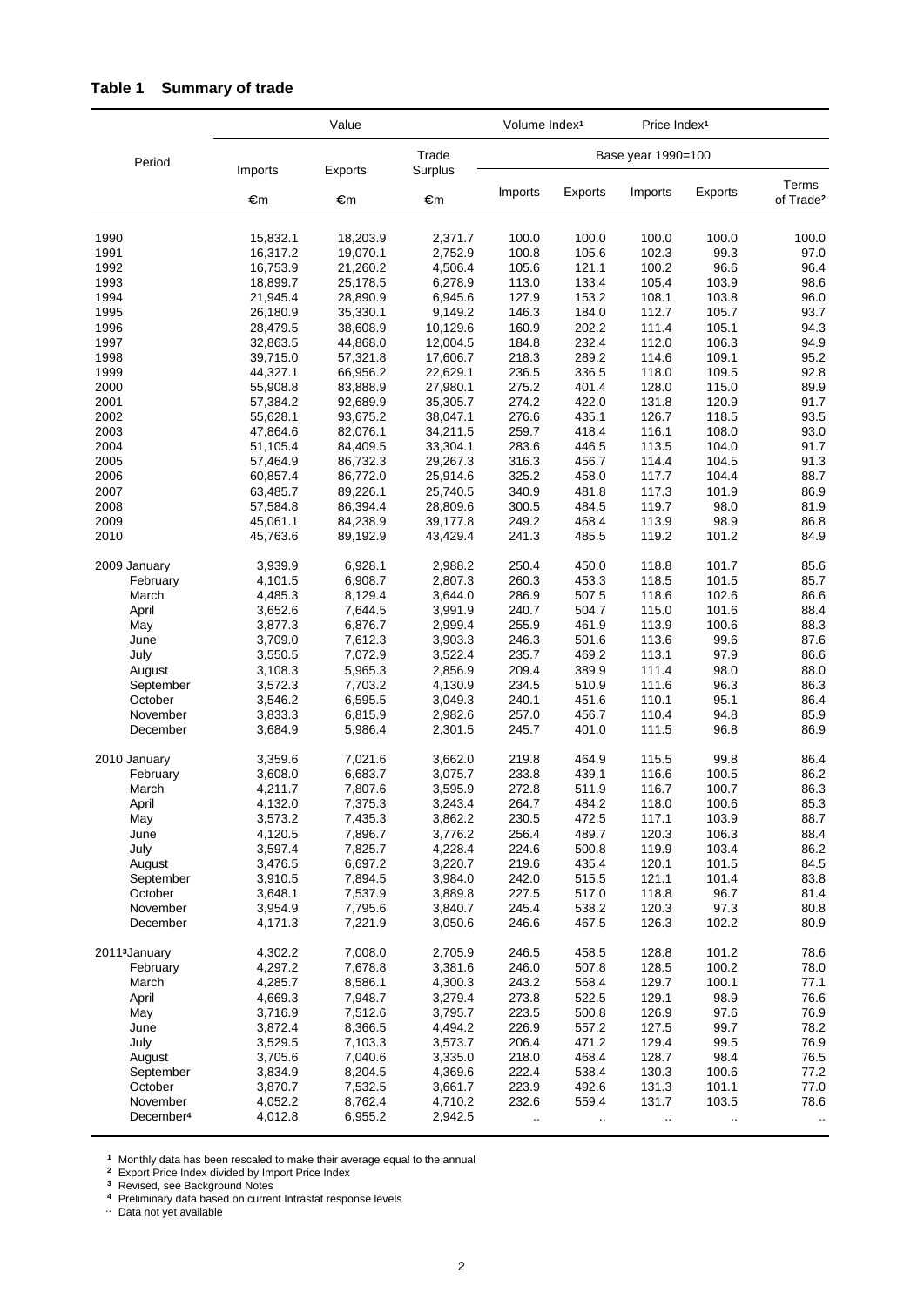|      |                     |               | Value         |               | Volume Index       |           |
|------|---------------------|---------------|---------------|---------------|--------------------|-----------|
|      | Period              |               |               | Trade         | Base year 1990=100 |           |
|      |                     | Imports<br>€m | Exports<br>€m | Surplus<br>€m | Imports            | Exports   |
|      |                     |               |               |               |                    |           |
| 2008 | January             | 5,291.4       | 7,365.0       | 2,073.6       | 326.7              | 478.8     |
|      | February            | 5,099.4       | 7,657.8       | 2,558.4       | 323.0              | 508.4     |
|      | March               | 5,202.4       | 7,177.7       | 1,975.2       | 332.7              | 505.8     |
|      | April               | 4,814.9       | 6,917.7       | 2,102.8       | 306.6              | 493.7     |
|      | May                 | 4,942.3       | 7,334.0       | 2,391.8       | 316.7              | 518.0     |
|      | June                | 5,091.8       | 7,144.7       | 2,052.9       | 321.6              | 501.1     |
|      | July                | 5,317.1       | 7,335.7       | 2,018.6       | 329.4              | 498.9     |
|      | August              | 4,762.8       | 7,218.3       | 2,455.5       | 293.9              | 490.7     |
|      | September           | 4,652.7       | 7,307.1       | 2,654.4       | 278.2              | 488.3     |
|      | October             | 4,528.5       | 7,345.9       | 2,817.4       | 266.5              | 472.3     |
|      | November            | 4,502.7       | 7,129.9       | 2,627.1       | 269.8              | 441.8     |
|      | December            | 3,889.2       | 6,774.4       | 2,885.3       | 241.0              | 440.3     |
| 2009 | January             | 3,901.6       | 7,218.6       | 3,317.0       | 249.8              | 469.4     |
|      | February            | 4,168.0       | 7,684.0       | 3,516.0       | 264.6              | 500.7     |
|      | March               | 4,126.7       | 7,507.2       | 3,380.5       | 263.9              | 469.7     |
|      | April               | 3,930.5       | 7,688.6       | 3,758.1       | 259.1              | 501.9     |
|      | May                 | 4,085.4       | 6,976.7       | 2,891.3       | 270.1              | 460.4     |
|      | June                | 3,715.5       | 7,511.1       | 3,795.6       | 248.9              | 495.3     |
|      | July                | 3,722.6       | 7,059.5       | 3,337.0       | 246.4              | 469.5     |
|      | August              | 3,586.2       | 6,709.4       | 3,123.3       | 243.9              | 439.6     |
|      | September           | 3,633.0       | 7,449.4       | 3,816.3       | 236.5              | 497.0     |
|      | October             | 3,410.7       | 6,345.1       | 2,934.4       | 231.1              | 440.9     |
|      | November            | 3,697.9       | 6,505.0       | 2,807.1       | 247.6              | 444.7     |
|      | December            | 3,536.5       | 6,137.1       | 2,600.7       | 232.9              | 413.4     |
| 2010 | January             | 3,455.1       | 7,274.9       | 3,819.8       | 225.4              | 488.4     |
|      | February            | 3,606.8       | 7,212.1       | 3,605.3       | 234.4              | 467.9     |
|      | March               | 3,906.4       | 7,010.0       | 3,103.6       | 248.6              | 462.1     |
|      | April               | 4,221.0       | 7,215.3       | 2,994.3       | 269.2              | 465.3     |
|      | May                 | 3,669.3       | 7,648.7       | 3,979.4       | 236.8              | 477.2     |
|      | June                | 4,129.4       | 7,460.9       | 3,331.5       | 254.6              | 460.7     |
|      | July                | 3,785.6       | 7,790.6       | 4,005.1       | 235.3              | 494.3     |
|      | August              | 3,848.8       | 7,596.1       | 3,747.3       | 243.9              | 494.1     |
|      | September           | 3,979.9       | 7,695.5       | 3,715.6       | 247.9              | 505.7     |
|      | October             | 3,597.4       | 7,354.9       | 3,757.4       | 226.3              | 510.0     |
|      | November            | 3,532.2       | 7,365.2       | 3,833.0       | 222.6              | 519.5     |
|      | December            | 4,064.0       | 7,626.2       | 3,562.2       | 241.7              | 494.3     |
| 2011 | January             | 4,494.6       | 7,351.8       | 2,857.1       | 257.3              | 481.3     |
|      | February            | 4,321.9       | 8,149.9       | 3,827.9       | 245.8              | 530.5     |
|      | March               | 3,820.2       | 7,693.4       | 3,873.2       | 216.7              | 515.8     |
|      | April               | 4,919.0       | 7,681.5       | 2,762.5       | 282.3              | 490.7     |
|      | May                 | 3,696.4       | 7,636.0       | 3,939.6       | 221.8              | 499.1     |
|      | June                | 3,823.0       | 7,922.0       | 4,099.0       | 222.7              | 532.2     |
|      | July                | 3,816.4       | 7,052.9       | 3,236.5       | 223.4              | 466.3     |
|      | August              | 4,006.5       | 7,796.2       | 3,789.8       | 234.7              | 519.5     |
|      | September           | 3,838.3       | 8,010.4       | 4,172.1       | 226.4              | 526.2     |
|      | October<br>November | 3,921.8       | 7,660.3       | 3,738.4       | 228.3              | 497.1     |
|      | December            | 3,707.5       | 8,251.9       | 4,544.4       | 214.2              | 536.8     |
|      |                     | 4,019.4       | 7,503.4       | 3,484.0       | $\ddotsc$          | $\cdot$ . |

#### Table 2 Seasonally adjusted<sup>1</sup> Series

1 Based on seasonal patterns up to December 2010. Accordingly all values in this table have been revised .. Data not yet available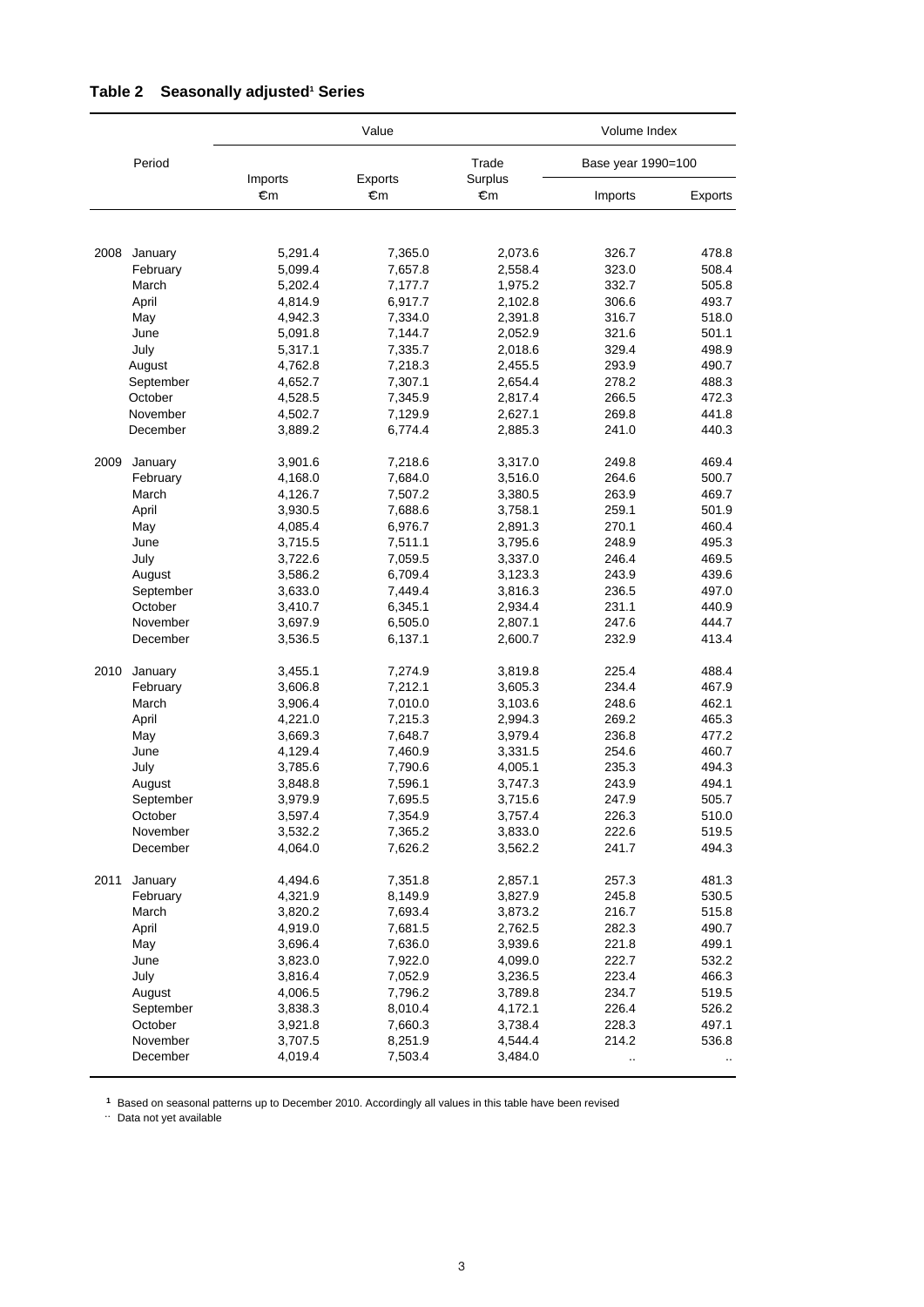$\epsilon$  million

|                                                      |             | Imports     |                 |                 | Exports     |             |                 |                 |
|------------------------------------------------------|-------------|-------------|-----------------|-----------------|-------------|-------------|-----------------|-----------------|
| <b>SITC</b><br>(Rev 4)                               | Nov<br>2010 | Nov<br>2011 | Jan-Nov<br>2010 | Jan-Nov<br>2011 | Nov<br>2010 | Nov<br>2011 | Jan-Nov<br>2010 | Jan-Nov<br>2011 |
| 0 Food and live animals                              | 422.7       | 450.7       | 4,090.4         | 4,560.7         | 694.1       | 728.8       | 6,338.6         | 7,166.8         |
| 00 Live animals other than animals of Division 03    | 21.3        | 24.3        | 94.6            | 151.8           | 82.6        | 66.9        | 311.0           | 324.4           |
| 01 Meat and meat preparations                        | 62.8        | 62.7        | 593.0           | 645.9           | 213.3       | 245.5       | 2,151.4         | 2,467.4         |
| 02 Dairy products and birds' eggs                    | 33.3        | 38.6        | 395.8           | 432.7           | 145.4       | 159.2       | 1,298.2         | 1,637.9         |
| 03 Fish, crustaceans, molluscs and preparations      |             |             |                 |                 |             |             |                 |                 |
| thereof                                              | 15.0        | 17.2        | 153.2           | 173.5           | 34.6        | 39.8        | 325.0           | 371.1           |
| 04 Cereals and cereal preparations                   | 68.2        | 69.3        | 692.1           | 732.1           | 25.3        | 24.9        | 200.9           | 242.9           |
| 05 Vegetables and fruit                              | 76.7        | 79.7        | 837.2           | 880.3           | 17.7        | 17.7        | 204.7           | 206.2           |
| 06 Sugars, sugar preparations and honey              | 29.1        | 21.9        | 221.9           | 247.3           | 7.0         | 7.6         | 76.7            | 82.6            |
| 07 Coffee, tea, cocoa, spices and manufactures       |             |             |                 |                 |             |             |                 |                 |
| thereof                                              | 26.0        | 34.2        | 282.9           | 328.3           | 20.9        | 18.4        | 244.8           | 259.6           |
| 08 Feeding stuff for animals (excl unmilled cereals) | 55.2        | 68.4        | 456.1           | 574.4           | 16.3        | 19.3        | 168.0           | 193.0           |
| 09 Miscellaneous edible products and preparations    | 35.2        | 34.3        | 363.4           | 394.4           | 131.0       | 129.6       | 1,358.0         | 1,381.8         |
| 1 Beverages and tobacco                              | 80.7        | 81.8        | 754.9           | 728.6           | 115.1       | 124.9       | 1,118.2         | 1,082.7         |
| 11 Beverages                                         | 70.7        | 72.6        | 665.3           | 638.8           | 106.5       | 115.8       | 1,038.6         | 998.3           |
| 12 Tobacco and tobacco manufactures                  | 10.0        | 9.2         | 89.6            | 89.8            | 8.6         | 9.1         | 79.5            | 84.4            |
| 2 Crude materials, inedible, except fuels            | 65.9        | 65.2        | 636.8           | 679.8           | 124.7       | 149.7       | 1,322.4         | 1,625.4         |
| 21 Hides, skins and furskins, raw                    | 0.0         | 0.0         | 0.2             | 0.1             | 9.6         | 12.5        | 89.2            | 112.9           |
| 22 Oil seeds and oleaginous fruits                   | 3.3         | 1.7         | 24.4            | 19.0            | 0.1         | 4.1         | 1.2             | 7.8             |
| 23 Crude rubber (incl synthetic and reclaimed)       | 0.9         | 1.4         | 10.7            | 15.0            | 0.0         | 0.0         | 0.7             | 1.0             |
| 24 Cork and wood                                     | 12.7        | 13.2        | 117.6           | 102.1           | 8.4         | 8.4         | 97.4            | 100.6           |
| 25 Pulp and waste paper                              | 3.8         | 6.0         | 39.5            | 49.8            | 3.4         | 4.6         | 55.5            | 50.1            |
| 26 Textile fibres and their wastes                   | 1.2         | 1.1         | 13.3            | 13.1            | 10.9        | 11.4        | 110.7           | 123.3           |
| 27 Crude fertilisers and minerals (excl coal,        |             |             |                 |                 |             |             |                 |                 |
| petroleum and precious stones)                       | 15.8        | 16.9        | 118.3           | 188.4           | 6.1         | 11.9        | 78.2            | 135.2           |
| 28 Metalliferous ores and metal scrap                | 18.9        | 15.0        | 186.2           | 164.0           | 74.7        | 82.1        | 803.7           | 1,007.9         |
| 29 Crude animal and vegetable materials nes          | 9.3         | 9.8         | 126.7           | 128.2           | 11.5        | 14.7        | 85.7            | 86.6            |
| 3 Mineral fuels, lubricants and related materials    | 440.7       | 508.5       | 4,939.7         | 6,225.1         | 172.0       | 110.5       | 952.9           | 1,239.1         |
| 32 Coal, coke and briquettes                         | 6.2         | 19.3        | 120.9           | 211.2           | 2.6         | 4.2         | 53.7            | 61.8            |
| 33 Petroleum, petroleum products and related         |             |             |                 |                 |             |             |                 |                 |
| materials                                            | 314.2       | 370.2       | 3,818.4         | 4,758.5         | 169.1       | 106.0       | 879.8           | 1,140.3         |
| 34 Gas, natural and manufactured                     | 117.4       | 118.9       | 976.6           | 1,219.2         | 0.4         | 0.4         | 19.4            | 36.9            |
| 35 Electric current                                  | 2.9         | 0.0         | 23.8            | 36.2            |             |             |                 |                 |
| 4 Animal and vegetable oils, fats and waxes          | 17.3        | 22.9        | 164.0           | 228.9           | 3.3         | 5.7         | 24.2            | 49.0            |
| 41 Animal oils and fats                              | 0.8         | $1.3$       | $9.0\,$         | 12.3            | 2.9         | 5.0         | 20.8            | 41.8            |
| 42 Fixed vegetable fats and oils                     | 14.7        | 18.5        | 135.3           | 187.9           | 0.3         | 0.5         | 2.4             | 5.9             |
| 43 Animal or vegetable fats and oils, processed;     |             |             |                 |                 |             |             |                 |                 |
| waxes                                                | 1.8         | 3.0         | 19.6            | 28.7            | 0.1         | 0.1         | 1.1             | 1.3             |
| 5 Chemicals and related products                     | 845.7       | 871.0       | 8,028.9         | 9,582.9         | 4,523.5     | 5,424.4     | 48,233.1        | 52,558.2        |
| 51 Organic chemicals                                 | 237.2       | 211.6       | 1,917.9         | 2,356.3         | 1,830.9     | 1,636.8     | 17,433.6        | 18,892.9        |
| 52 Inorganic chemicals                               | 14.0        | 19.6        | 154.6           | 201.8           | 7.6         | 8.7         | 82.2            | 132.4           |
| 53 Dyeing, tanning and colouring materials           | 12.1        | 13.5        | 144.9           | 162.4           | 9.3         | 6.2         | 154.7           | 135.9           |
| 54 Medical and pharmaceutical products               | 324.1       | 343.2       | 3,182.9         | 3,929.3         | 2,068.3     | 3,032.2     | 22,554.6        | 25,120.4        |
| 55 Essential oils; perfume materials;                |             |             |                 |                 |             |             |                 |                 |
| toilet and cleansing preparations                    | 96.5        | 106.2       | 883.8           | 936.0           | 375.9       | 448.5       | 5,003.0         | 5,096.5         |
| 56 Fertilisers (other than those of                  |             |             |                 |                 |             |             |                 |                 |
| Division 27)                                         | 39.2        | 34.6        | 338.7           | 399.9           | 0.2         | 0.1         | 1.5             | 1.5             |
| 57 Plastics in primary forms                         | 54.3        | 60.7        | 605.5           | 701.4           | 21.8        | 24.0        | 245.0           | 288.8           |
| 58 Plastics in non-primary forms                     | 33.8        | 36.9        | 355.8           | 396.3           | 25.6        | 25.6        | 277.0           | 297.1           |
| 59 Chemical materials and products nes               | 34.5        | 44.7        | 444.8           | 499.6           | 183.8       | 242.3       | 2,481.7         | 2,592.8         |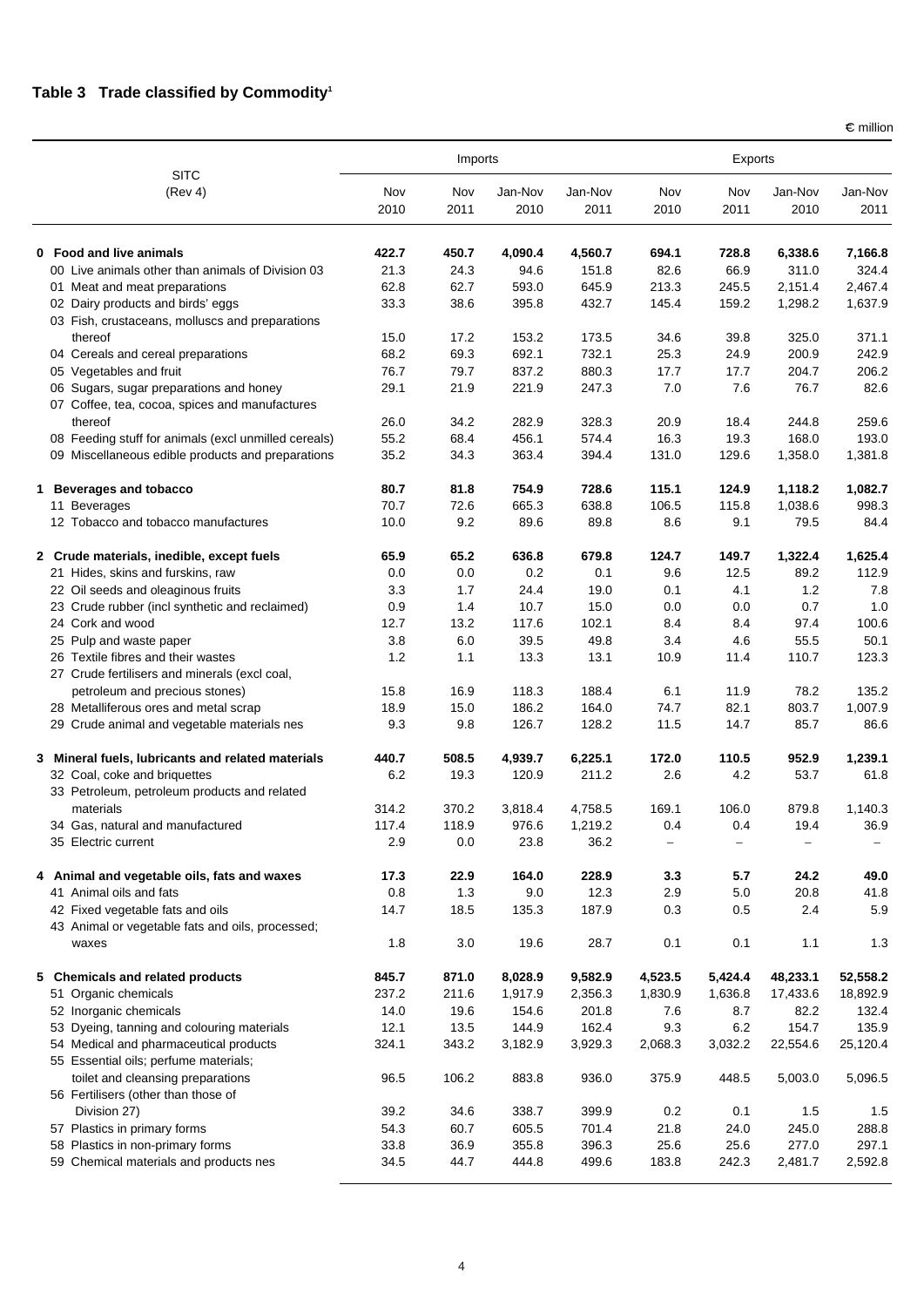#### **Table 3 Trade classified by Commodity**<sup>1</sup> - continued

 $\epsilon$  million

|                                                                       |             | Imports     |                 |                 | Exports     |                  |                 |                 |
|-----------------------------------------------------------------------|-------------|-------------|-----------------|-----------------|-------------|------------------|-----------------|-----------------|
| <b>SITC</b><br>(Rev 4)                                                | Nov<br>2010 | Nov<br>2011 | Jan-Nov<br>2010 | Jan-Nov<br>2011 | Nov<br>2010 | Nov<br>2011      | Jan-Nov<br>2010 | Jan-Nov<br>2011 |
| 6 Manufactured goods classified chiefly by                            |             |             |                 |                 |             |                  |                 |                 |
| material<br>61 Leather; leather manufactures nes; dressed             | 308.7       | 329.7       | 3,219.0         | 3,439.3         | 134.7       | 146.2            | 1,344.3         | 1,574.3         |
| furskins                                                              | 1.5         | 1.4         | 14.7            | 14.2            | 2.2         | $2.2\phantom{0}$ | 19.4            | 22.3            |
| 62 Rubber manufactures nes                                            | 21.3        | 22.7        | 219.9           | 239.8           | 4.5         | 5.3              | 46.7            | 51.9            |
| 63 Cork and wood manufactures (excl furniture)                        | 16.9        | 14.2        | 159.8           | 148.7           | 16.3        | 15.4             | 184.7           | 188.0           |
| 64 Paper, paperboard and articles thereof                             | 69.1        | 72.4        | 665.9           | 729.6           | 13.1        | 11.6             | 107.8           | 121.0           |
| 65 Textile yarn, fabrics, made-up articles and                        |             |             |                 |                 |             |                  |                 |                 |
| related products                                                      | 27.8        | 29.8        | 302.2           | 309.5           | 14.2        | 13.3             | 145.1           | 157.8           |
| 66 Non-metallic mineral manufactures nes                              | 37.1        | 36.7        | 382.5           | 377.0           | 21.7        | 22.5             | 235.6           | 211.4           |
| 67 Iron and steel                                                     | 39.4        | 46.0        | 413.6           | 453.7           | 7.0         | 8.3              | 67.7            | 83.8            |
| 68 Non-ferrous metals                                                 | 31.9        | 39.1        | 372.2           | 434.7           | 8.9         | 6.8              | 80.1            | 85.3            |
| 69 Manufactures of metals nes                                         | 63.6        | 67.3        | 688.4           | 732.2           | 46.6        | 60.8             | 457.1           | 652.7           |
| 7 Machinery and transport equipment                                   | 941.1       | 987.7       | 11,229.5        | 11,344.0        | 879.3       | 901.2            | 9,939.5         | 10,041.9        |
| 71 Power generating machinery and equipment                           | 70.0        | 70.1        | 661.6           | 703.3           | 47.2        | 77.2             | 543.4           | 635.6           |
| 72 Machinery specialised for particular industries                    | 54.3        | 60.9        | 539.9           | 654.0           | 34.1        | 39.5             | 365.9           | 451.8           |
| 73 Metalworking machinery                                             | 8.2         | 12.8        | 56.6            | 67.0            | 2.2         | 2.1              | 25.1            | 23.0            |
| 74 General industrial machinery and equipment                         |             |             |                 |                 |             |                  |                 |                 |
| nes and parts nes                                                     | 70.4        | 91.7        | 712.7           | 853.6           | 95.6        | 119.8            | 1,003.8         | 1,205.4         |
| 75 Office machines and automatic data processing                      |             |             |                 |                 |             |                  |                 |                 |
| machines                                                              | 254.6       | 212.3       | 2,443.3         | 2,468.8         | 352.0       | 307.8            | 4,020.1         | 3,573.7         |
| 76 Telecommunications and sound equipment                             | 117.4       | 118.8       | 1,024.1         | 929.2           | 70.4        | 77.6             | 756.0           | 641.0           |
| 77 Electrical machinery, apparatus and appliances                     |             |             |                 |                 |             |                  |                 |                 |
| nes and parts                                                         | 178.9       | 187.4       | 1,967.1         | 1,914.5         | 248.6       | 241.5            | 2,846.8         | 2,895.7         |
| 78 Road vehicles (incl air-cushion vehicles)                          | 166.5       | 163.0       | 1,356.2         | 1,486.6         | 12.4        | 15.6             | 167.9           | 178.0           |
| 79 Other transport equipment                                          | 20.8        | 70.6        | 2,467.9         | 2,267.1         | 16.8        | 20.2             | 210.4           | 437.7           |
| 8 Miscellaneous manufactured articles                                 | 575.9       | 555.3       | 5,624.5         | 5,460.1         | 947.9       | 1,081.6          | 9,542.0         | 9,693.0         |
| 81 Prefab buildings; plumbing and electrical<br>fixtures and fittings |             |             |                 |                 |             |                  |                 |                 |
| 82 Furniture and parts thereof; bedding, cushions                     | 17.1        | 14.6        | 158.6           | 139.6           | 11.2        | 10.2             | 93.7            | 94.0            |
| etc                                                                   | 28.5        | 25.4        | 300.6           | 265.4           | 10.7        | 7.8              | 87.9            | 88.2            |
| 83 Travel goods, handbags and similar containers                      | 8.4         | 9.5         | 87.8            | 90.3            | 3.9         | 4.1              | 23.6            | 31.7            |
| 84 Articles of apparel; clothing accessories                          | 148.2       | 153.4       | 1,512.0         | 1,529.6         | 29.7        | 39.3             | 326.9           | 328.2           |
| 85 Footwear                                                           | 27.0        | 26.3        | 326.8           | 301.2           | 4.8         | 6.2              | 45.5            | 50.8            |
| 87 Professional, scientific and controlling apparatus                 |             |             |                 |                 |             |                  |                 |                 |
| nes                                                                   | 82.7        | 79.7        | 877.9           | 865.7           | 286.1       | 348.9            | 2,980.3         | 3,087.0         |
| 88 Photographic apparatus; optical goods; watches                     |             |             |                 |                 |             |                  |                 |                 |
| and clocks                                                            | 19.9        | 17.2        | 209.0           | 202.6           | 99.3        | 98.8             | 1,017.4         | 981.8           |
| 89 Miscellaneous manufactured articles nes                            | 244.0       | 229.3       | 2,151.6         | 2,065.7         | 502.3       | 566.3            | 4,966.7         | 5,031.2         |
| 9 Commodities and transactions not classified                         |             |             |                 |                 |             |                  |                 |                 |
| elsewhere                                                             | 171.3       | 95.3        | 1,990.6         | 1,005.0         | 146.3       | 29.8             | 2,566.4         | 153.7           |
| Unclassified estimates <sup>2</sup>                                   | 84.7        | 83.9        | 914.0           | 882.0           | 54.6        | 59.7             | 589.4           | 559.9           |
| <b>Total</b>                                                          | 3,954.9     | 4,052.1     | 41,592.2        | 44,136.3        | 7,795.6     | 8,762.4          | 81,971.1        | 85,744.0        |

**<sup>1</sup>** From January 2011 Shannon Free Zone data collected at detailed transaction level (see Background notes)

**<sup>2</sup>** Estimates for which a commodity classification is not available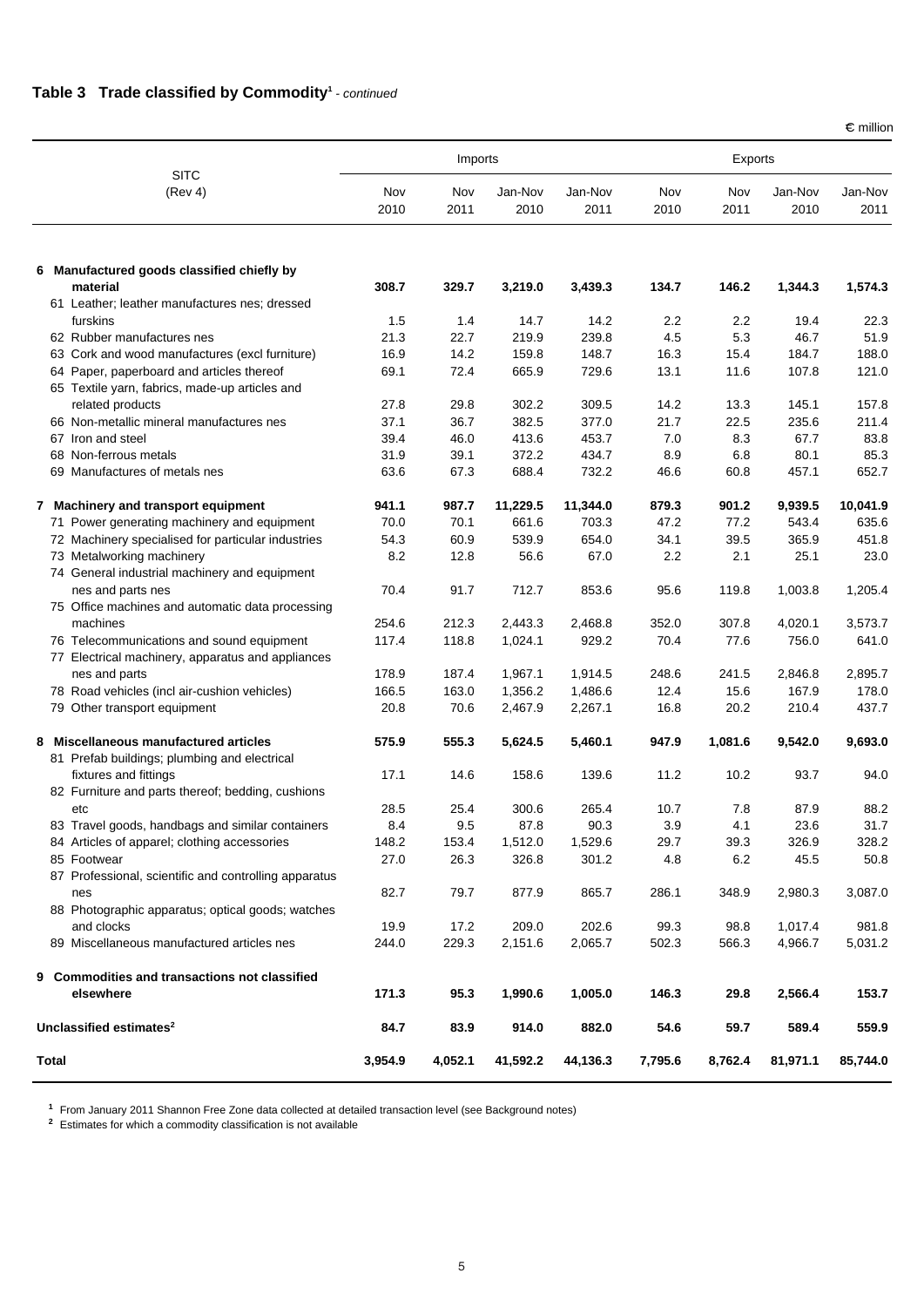## **Table 4 Trade by Country1**

 $\epsilon$  million

|                                                    |                  | Imports            |                     |                      |                    |                    |                      |                      |
|----------------------------------------------------|------------------|--------------------|---------------------|----------------------|--------------------|--------------------|----------------------|----------------------|
| Country                                            | Nov<br>2010      | Nov<br>2011        | Jan-Nov<br>2010     | Jan-Nov<br>2011      | Nov<br>2010        | Nov<br>2011        | Jan-Nov<br>2010      | Jan-Nov<br>2011      |
| <b>Great Britain</b>                               | 1,342.2          | 1,414.2            | 12,455.5            | 14,181.7             | 1,288.5            | 1,356.2            | 11,474.1             | 11,954.5             |
| Northern Ireland                                   | 87.5             | 89.6               | 903.6               | 954.3                | 124.2              | 128.9              | 1,211.6              | 1,299.0              |
| Austria                                            | 19.6             | 18.8               | 144.1               | 173.6                | 25.9               | 31.2               | 284.5                | 279.2                |
| Belgium                                            | 104.1            | 69.0               | 962.9               | 1,093.2              | 997.3              | 1,232.0            | 12,517.4             | 12,716.0             |
| <b>Bulgaria</b>                                    | 1.6              | 0.7                | 10.0                | 9.9                  | 8.2                | 5.4                | 43.6                 | 53.6                 |
| Cyprus                                             | 0.2              | 0.1                | 3.3                 | 1.9                  | 1.8                | 1.7                | 29.6                 | 22.7                 |
| <b>Czech Republic</b>                              | 19.5             | 21.8               | 169.4               | 221.6                | 40.3               | 30.3               | 396.3                | 416.3                |
| Denmark                                            | 52.1             | 33.4               | 676.9               | 571.3                | 37.9               | 39.8               | 375.7                | 418.9                |
| Estonia                                            | 0.2              | 0.3                | 3.1                 | 5.4                  | 1.8                | 2.2                | 19.5                 | 20.0                 |
| Finland                                            | 10.7             | 9.4                | 181.2               | 114.0                | 23.2               | 31.5               | 260.1                | 279.4                |
| France<br>Germany                                  | 161.9<br>331.0   | 160.8<br>368.7     | 1,676.9<br>3,024.0  | 1,812.4<br>3,423.0   | 400.1<br>574.3     | 386.5<br>644.8     | 4,067.5<br>5,854.4   | 4,547.7<br>5,931.9   |
| Greece                                             | 3.5              | 2.8                | 26.2                | 30.5                 | 32.0               | 25.2               | 283.7                | 291.4                |
| Italy                                              | 64.9             | 64.8               | 725.5               | 706.0                | 235.7              | 261.6              | 2,508.8              | 2,828.0              |
| Latvia                                             | 1.1              | 7.2                | 24.9                | 32.7                 | 2.5                | 8.0                | 32.6                 | 54.8                 |
| Lithuania                                          | 3.0              | 4.8                | 37.5                | 56.1                 | 4.9                | 2.7                | 29.3                 | 28.8                 |
| Luxembourg                                         | 2.1              | 10.1               | 24.5                | 60.8                 | 4.8                | 4.5                | 70.7                 | 54.7                 |
| Hungary                                            | 16.3             | 9.0                | 192.7               | 100.5                | 12.7               | 15.5               | 147.9                | 197.5                |
| Malta                                              | 0.9              | 1.0                | 10.7                | 9.7                  | 12.9               | 1.8                | 28.5                 | 22.0                 |
| Netherlands                                        | 171.2            | 211.8              | 2,015.0             | 2,252.2              | 256.6              | 291.8              | 2,825.7              | 2,897.0              |
| Poland                                             | 22.6             | 24.4               | 291.3               | 260.7                | 57.2               | 49.5               | 554.4                | 581.1                |
| Portugal                                           | 8.6              | 17.5               | 89.0                | 115.3                | 35.2               | 38.8               | 394.3                | 416.8                |
| Romania                                            | 13.1             | 8.1                | 82.5                | 114.9                | 18.7               | 34.8               | 234.4                | 314.7                |
| Slovakia                                           | 5.4              | 4.7                | 41.3                | 47.4                 | 5.3                | 5.9                | 53.3                 | 54.9                 |
| Slovenia                                           | 1.2<br>57.2      | 0.6<br>63.1        | 11.7<br>591.1       | 11.1<br>608.4        | 2.3<br>303.9       | 2.4<br>297.8       | 43.6<br>3,136.2      | 24.0<br>2,899.5      |
| Spain<br>Sweden                                    | 22.3             | 29.9               | 301.9               | 425.4                | 63.9               | 73.6               | 613.7                | 828.2                |
| EU Country not specified                           | 22.4             | 47.1               | 319.0               | 296.3                | 4.4                | 0.4                | 53.2                 | 9.0                  |
|                                                    |                  |                    |                     |                      |                    |                    |                      |                      |
| <b>Total EU</b><br>of which Euro-Zone <sup>2</sup> | 2,546.6<br>964.5 | 2,693.9<br>1,050.7 | 24,995.7<br>9,839.7 | 27,690.3<br>10,760.8 | 4,576.4<br>2,912.3 | 5,004.7<br>3,259.7 | 47,544.6<br>32,364.5 | 49,441.5<br>33,290.5 |
| Australia                                          | 10.9             | 8.3                | 109.2               | 97.9                 | 66.1               | 53.3               | 734.3                | 689.0                |
| <b>Brazil</b>                                      | 12.7             | 15.6               | 152.3               | 169.6                | 20.9               | 31.6               | 247.4                | 287.5                |
| Canada                                             | 15.9             | 15.1               | 217.9               | 239.0                | 46.6               | 46.4               | 533.0                | 561.9                |
| China                                              | 274.7            | 251.1              | 2,523.4             | 2,460.7              | 204.0              | 225.3              | 2,313.1              | 2,251.1              |
| India                                              | 24.8             | 28.9               | 278.5               | 344.8                | 12.4               | 15.6               | 147.8                | 203.2                |
| Japan                                              | 90.2             | 81.0               | 725.5               | 719.9                | 144.7              | 176.3              | 1,612.8              | 1,660.2              |
| Malaysia                                           | 17.5             | 16.5               | 188.8               | 213.7                | 42.7               | 38.2               | 656.7                | 427.3                |
| Mexico                                             | 19.6             | 26.3               | 217.2               | 227.0                | 43.3               | 52.6               | 430.1                | 491.5                |
| Norway                                             | 129.7            | 71.9               | 1,193.2             | 1,112.1              | 31.5               | 29.0               | 386.3                | 366.0                |
| Philippines                                        | 2.3              | 2.6                | 28.7                | 29.5                 | 17.5               | 6.6                | 190.2                | 171.8                |
| Russia                                             | 28.4             | 11.2               | 146.2               | 104.7                | 31.6               | 39.7               | 348.8                | 474.4                |
| Saudi Arabia                                       | 6.2<br>32.5      | 0.2<br>17.1        | 10.8<br>486.2       | 5.3<br>352.2         | 37.0<br>44.9       | 37.4<br>41.5       | 457.1<br>502.3       | 480.5<br>542.9       |
| Singapore<br>South Africa                          | 7.2              | 12.0               | 74.2                | 122.3                | 22.9               | 20.9               | 256.7                | 288.8                |
| South Korea                                        | 20.9             | 32.3               | 219.5               | 328.5                | 32.5               | 26.6               | 320.4                | 320.6                |
| Switzerland                                        | 49.7             | 81.1               | 800.2               | 711.2                | 376.3              | 205.0              | 3,186.0              | 3,371.1              |
| Taiwan                                             | 12.3             | 20.3               | 150.3               | 162.1                | 14.1               | 10.6               | 177.9                | 188.0                |
| Thailand                                           | 20.3             | 21.0               | 218.7               | 230.3                | 9.6                | 14.7               | 136.9                | 132.2                |
| Turkey                                             | 21.1             | 30.5               | 235.1               | 266.6                | 37.7               | 29.1               | 394.1                | 428.0                |
| <b>USA</b>                                         | 381.9            | 357.7              | 6,055.3             | 5,545.5              | 1,778.8            | 2,360.0            | 18,968.2             | 20,074.7             |
| Other countries                                    | 99.7             | 118.5              | 1,423.6             | 1,345.9              | 197.1              | 278.9              | 2,303.7              | 2,804.6              |
| Country unknown <sup>3</sup>                       | 60.6             | 62.5               | 405.6               | 839.4                | 6.4                | 13.3               | 113.2                | 49.4                 |
| Unclassified estimates <sup>4</sup>                | 69.2             | 76.5               | 736.1               | 817.5                | 0.7                | 5.0                | 9.4                  | 37.6                 |
| <b>Total</b>                                       | 3,954.9          | 4,052.1            | 41,592.2            | 44,136.3             | 7,795.6            | 8,762.4            | 81,971.1             | 85,744.0             |

**<sup>1</sup>** From January 2011 Shannon Free Zone data collected at detailed transaction level (see Background notes)

**<sup>2</sup>** Euro-zone members from January 2011: Austria, Belgium, Germany, Spain, Finland, France, Greece, Ireland, Italy, Luxembourg, the Netherlands,

Portugal, Slovenia, Malta, Cyprus, Slovakia and Estonia **<sup>3</sup>** Trade for which the country of origin or country of final destination is unknown

**<sup>4</sup>** Estimates not allocated by country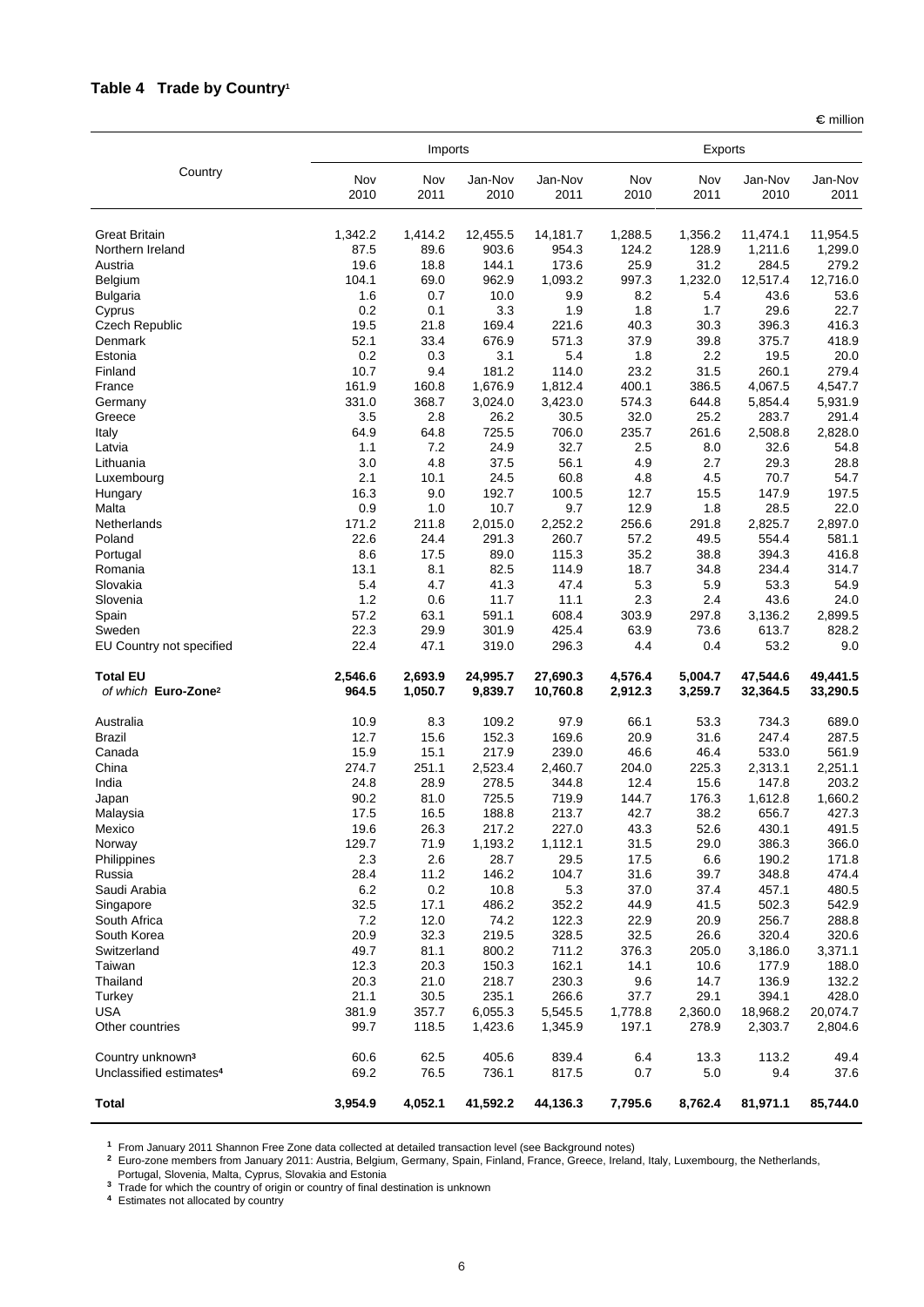### **Table 5 Trade classified by Commodity and Principal Countries 1** *million*

|                                                                                                     | Imports        |                   | Exports             |              |  |
|-----------------------------------------------------------------------------------------------------|----------------|-------------------|---------------------|--------------|--|
| <b>Country by Section level of SITC</b><br>(data for the latest month is preliminary)               | Dec<br>2010    | Dec<br>2011       | Dec<br>2010         | Dec<br>2011  |  |
| <b>Great Britain &amp; Northern Ireland</b>                                                         |                |                   |                     |              |  |
| 0 Food and live animals                                                                             | 280            | 232               | 305                 | 302          |  |
| 1 Beverages and tobacco                                                                             | 26             | 26                | 34                  | 30           |  |
| 2 Crude materials, inedible, except fuels<br>3 Mineral fuels, lubricants and related materials      | 13<br>377      | 13<br>433         | 31<br>10            | 33<br>69     |  |
| 4 Animal and vegetable oils, fats and waxes                                                         | 5              | 6                 | $\mathbf{1}$        | 2            |  |
| 5 Chemicals and related products                                                                    | 165            | 175               | 314                 | 271          |  |
| 6 Manufactured goods classified chiefly by material                                                 | 111            | 127               | 46                  | 49           |  |
| 7 Machinery and transport equipment<br>8 Miscellaneous manufactured articles                        | 205<br>201     | 223<br>197        | 136<br>136          | 137<br>234   |  |
| 9 Commodities and transactions not classified elsewhere                                             | 69             | 59                | 53                  | 40           |  |
| Other EU                                                                                            |                |                   |                     |              |  |
| 0 Food and live animals                                                                             | 126            | 143               | 236                 | 226          |  |
| 1 Beverages and tobacco<br>2 Crude materials, inedible, except fuels                                | 26<br>10       | 27<br>11          | 18<br>69            | 23<br>72     |  |
| 3 Mineral fuels, lubricants and related materials                                                   | 125            | 19                | 32                  | 26           |  |
| 4 Animal and vegetable oils, fats and waxes                                                         | 8              | 7                 | 2                   | 3            |  |
| 5 Chemicals and related products                                                                    | 337            | 345               | 1,695               | 1,543        |  |
| 6 Manufactured goods classified chiefly by material                                                 | 101            | 82                | 41                  | 44           |  |
| 7 Machinery and transport equipment<br>8 Miscellaneous manufactured articles                        | 509            | 364               | 454<br>333          | 366          |  |
| 9 Commodities and transactions not classified elsewhere                                             | 80<br>90       | 83<br>33          | 92                  | 605<br>28    |  |
| <b>USA</b>                                                                                          |                |                   |                     |              |  |
| 0 Food and live animals                                                                             | 32             | 27                | 8                   | 13           |  |
| 1 Beverages and tobacco                                                                             | 1              | 1                 | 20                  | 25           |  |
| 2 Crude materials, inedible, except fuels<br>3 Mineral fuels, lubricants and related materials      | 4<br>0         | 4<br>16           | 1<br>19             | 2<br>0       |  |
| 4 Animal and vegetable oils, fats and waxes                                                         | 0              | 0                 | 0                   | 0            |  |
| 5 Chemicals and related products                                                                    | 106            | 103               | 1,290               | 948          |  |
| 6 Manufactured goods classified chiefly by material                                                 | 22             | 18                | 13                  | 10           |  |
| 7 Machinery and transport equipment                                                                 | 128            | 102               | 97                  | 69           |  |
| Miscellaneous manufactured articles<br>8<br>9 Commodities and transactions not classified elsewhere | 67<br>12       | 53<br>4           | 312<br>32           | 376<br>2     |  |
| China <sup>2</sup>                                                                                  |                |                   |                     |              |  |
| 0 Food and live animals                                                                             | 3              | 2                 | 7                   | 16           |  |
| 1 Beverages and tobacco                                                                             | 0              | 0                 | 0                   | 0            |  |
| 2 Crude materials, inedible, except fuels<br>3 Mineral fuels, lubricants and related materials      | 1<br>0         | 1<br>0            | 6<br>0              | 8<br>0       |  |
| 4 Animal and vegetable oils, fats and waxes                                                         | 0              | 0                 | 0                   | 0            |  |
| 5 Chemicals and related products                                                                    | 8              | 11                | 57                  | 55           |  |
| 6 Manufactured goods classified chiefly by material                                                 | 23             | 23                | 1                   | 1            |  |
| 7 Machinery and transport equipment                                                                 | 93             | 112               | 90                  | 106          |  |
| 8 Miscellaneous manufactured articles<br>9 Commodities and transactions not classified elsewhere    | 100<br>4       | 84<br>2           | 17<br>2             | 16<br>0      |  |
| Japan                                                                                               |                |                   |                     |              |  |
| 0 Food and live animals                                                                             | 0              | 0                 | 5                   | 5            |  |
| 1 Beverages and tobacco                                                                             | 0              | 0                 | 0                   | 1            |  |
| 2 Crude materials, inedible, except fuels<br>3 Mineral fuels, lubricants and related materials      | 0<br>0         | 0<br>0            | 0<br>0              | 1<br>0       |  |
| 4<br>Animal and vegetable oils, fats and waxes                                                      | 0              | 0                 | $\overline{a}$      |              |  |
| 5 Chemicals and related products                                                                    | 29             | 21                | 41                  | 36           |  |
| 6 Manufactured goods classified chiefly by material                                                 | 1              | 1                 | 0                   | $\mathbf{1}$ |  |
| 7 Machinery and transport equipment<br>8 Miscellaneous manufactured articles                        | 37             | 50                | 38                  | 17           |  |
| 9 Commodities and transactions not classified elsewhere                                             | 3<br>1         | 4<br>$\mathbf{1}$ | 54<br>2             | 51<br>0      |  |
| Switzerland                                                                                         |                |                   |                     |              |  |
| 0 Food and live animals                                                                             | $\mathbf{1}$   | 1                 | $\overline{2}$      | 4            |  |
| 1 Beverages and tobacco                                                                             | $\overline{2}$ | 1                 | 1                   | 1            |  |
| 2 Crude materials, inedible, except fuels                                                           | 0              | 0                 | 0                   | 0            |  |
| 3 Mineral fuels, lubricants and related materials<br>4 Animal and vegetable oils, fats and waxes    | 0<br>0         | 0<br>0            | 0<br>0              | 0            |  |
| 5 Chemicals and related products                                                                    | 29             | 35                | 351                 | 296          |  |
| 6 Manufactured goods classified chiefly by material                                                 | 1              | 1                 | 0                   | 1            |  |
| 7 Machinery and transport equipment                                                                 | 5              | $\overline{7}$    | 8                   | 10           |  |
| 8 Miscellaneous manufactured articles<br>9 Commodities and transactions not classified elsewhere    | 4<br>4         | 3<br>0            | 7<br>$\overline{2}$ | 5<br>0       |  |
| <b>Rest of World</b>                                                                                |                |                   |                     |              |  |
| 0 Food and live animals                                                                             | 46             | 29                | 80                  | 94           |  |
| 1 Beverages and tobacco                                                                             | 12             | 12                | 14                  | 14           |  |
| 2 Crude materials, inedible, except fuels                                                           | 13             | 25                | 14                  | 18           |  |
| 3 Mineral fuels, lubricants and related materials<br>4 Animal and vegetable oils, fats and waxes    | 159<br>3       | 96<br>3           | 14<br>0             | 19<br>0      |  |
| 5 Chemicals and related products                                                                    | 55             | 194               | 245                 | 297          |  |
| 6 Manufactured goods classified chiefly by material                                                 | 20             | 18                | 6                   | 9            |  |
| 7 Machinery and transport equipment                                                                 | 117            | 190               | 238                 | 223          |  |
| 8 Miscellaneous manufactured articles                                                               | 72             | 74                | 70                  | 76           |  |
| 9 Commodities and transactions not classified elsewhere                                             | 84             | 81                | 16                  | 28           |  |
| Total                                                                                               | 4,171          | 4,013             | 7,222               | 6,955        |  |
|                                                                                                     |                |                   |                     |              |  |

**<sup>1</sup>** From January 2011 Shannon Free Zone data collected at detailed transaction level (see Background notes)**<sup>2</sup>** China includes Hong Kong and Macao